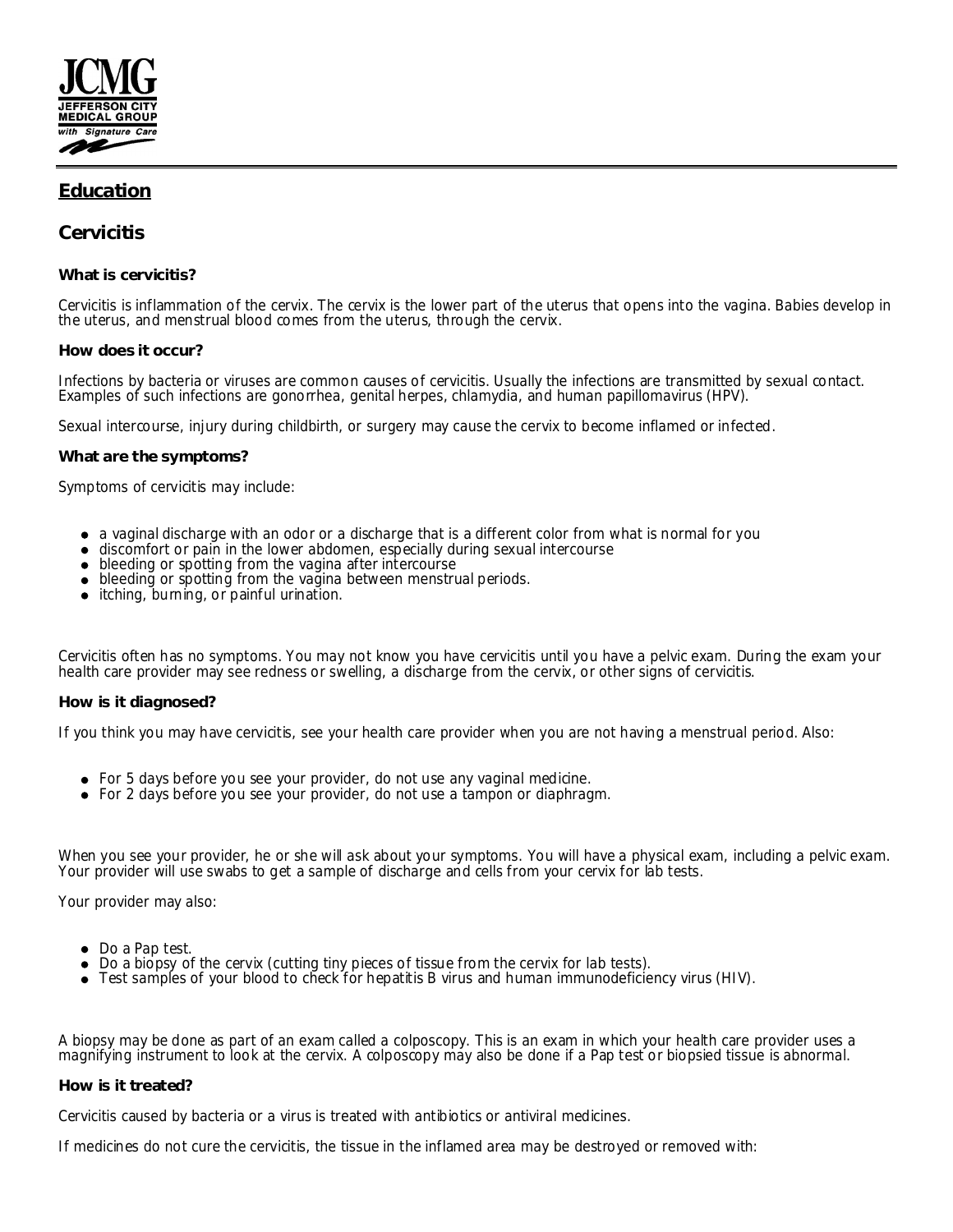- electrocautery (burning with an electric current)
- cryotherapy (freezing)
- LEEP (loop electrosurgical excision procedure)
- laser treatment
- a surgical knife.

You can have these procedures as an outpatient. They have few complications or side effects.

Treatment is important to help prevent the spread of the infection to other organs and to your sex partner. If a sexually transmitted disease caused the cervicitis, your partner must also take medicine.

### **How long will the effects last?**

Mild cervicitis usually is gone by the time you have taken all the medicine. The symptoms of more severe cervicitis may last a month or two, even with treatment.

Rarely, the infection may spread to the lining of the uterus or to the fallopian tubes. These infections could cause pelvic inflammatory disease (PID) or infertility. They usually result from infections of gonorrhea or chlamydia.

**How can I take care of myself?**

- Take all of your prescribed medicine, even if you have no symptoms. Cervicitis can become a more severe, long-term problem if it is not treated long enough to heal completely.
- Keep your genital area clean but do not douche unless your health care provider says you should.  $\bullet$
- Do not have intercourse until your provider tells you it is OK.
- Use sanitary pads instead of tampons when you have menstrual periods during your treatment.
- Keep your follow-up appointments with your health care provider.

**What can be done to help prevent cervicitis?**

- Have just 1 sexual partner who is not sexually active with anyone else.
- Always use a latex or polyurethane condom during vaginal, oral, or anal intercourse, especially if you or your partner have sex with others.

Adult Health Advisor 2006.4; Copyright © 2006 McKesson Corporation and/or one of its subsidiaries. All Rights Reserved. Developed by McKesson Provider Technologies. This content is reviewed periodically and is subject to change as new health information becomes available. The information is intended to inform and educate and is not a replacement for medical evaluation, advice, diagnosis or treatment by a healthcare professional.